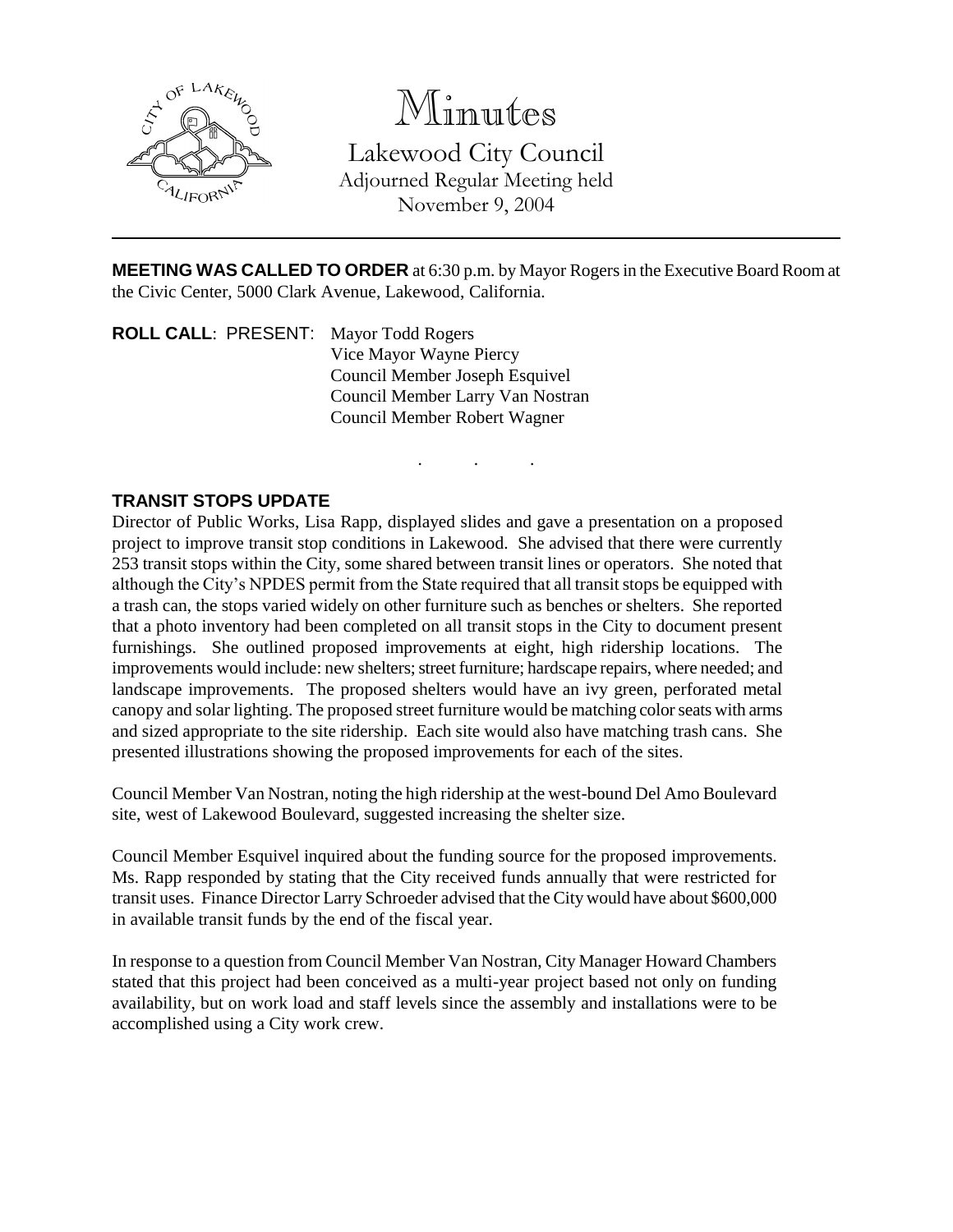City Council Minutes November 9, 2004 Page 2

## **TRANSIT STOPS UPDATE** - Continued

Ms. Rapp advised that the plan for the project included hardscape repair and footings to be done by the City's hardscape contractor; trees planted by the City's tree maintenance contractor; minor landscaping and irrigation put in by the Recreation and Community Services Department; and the assembly and installation of benches and shelter to be done by a Public Works Department facilities maintenance crew.

Council Member Piercy inquired about the plans for other high ridership locations in the City. Ms. Rapp responded by stating that 15 of the old-style shelters would remain in place, new benches and trash cans would be placed installed at other selected locations for a total cost of \$126,000.

Ms. Rapp advised that City crews would remove twelve surplus shelters and benches at 58 stops where there was low ridership. She noted that some of the concrete benches would be kept in storage to be placed at locations upon request.

Council Member Van Nostran expressed concern that consideration be given to the nature of the riders and not numbers alone, so that appropriate furniture would be placed in locations where needed due to the age or disability of the riders. Ms. Rapp responded by stating that the removal process would proceed slowly, with benches being eliminated first from locations showing no riders.

Ms. Rapp confirmed for Mayor Rogers that staff would do a complete analysis before taking the seating away and would also consider the impacts on the surrounding properties.

Responding to a question from Council Member Wagner, Ms. Rapp stated that the Transit Stop Improvement Program would take two or three additional years to complete.

In response to questions from the City Council Members, Ms. Rapp advised that the rationale for the proposed funding level included other demands of the same transit funds, including funding for the DASH transit buses serving Lakewood senior and disabled residents.

Mayor Rogers noted that a budget analysis would be needed before additional allocations from transit funds could be considered.

Mayor Rogers inquired about the difference between the solid and perforated shelters. Ms. Rapp stated that the solid shelters were slightly less expensive than the perforated shelters recommended by staff, but it was felt that the perforated shelters would be more attractive and easier to maintain.

In response to a question from Mayor Rogers, Ms. Rapp advised that there was no funding available currently from any of the transit operators to assist the City in improving the transit stops. She also assured the Council that high ridership locations in the eastern portions of the City would be receiving new benches during this first phase of the improvement program and scheduled to receive shelters during the next round of improvements.